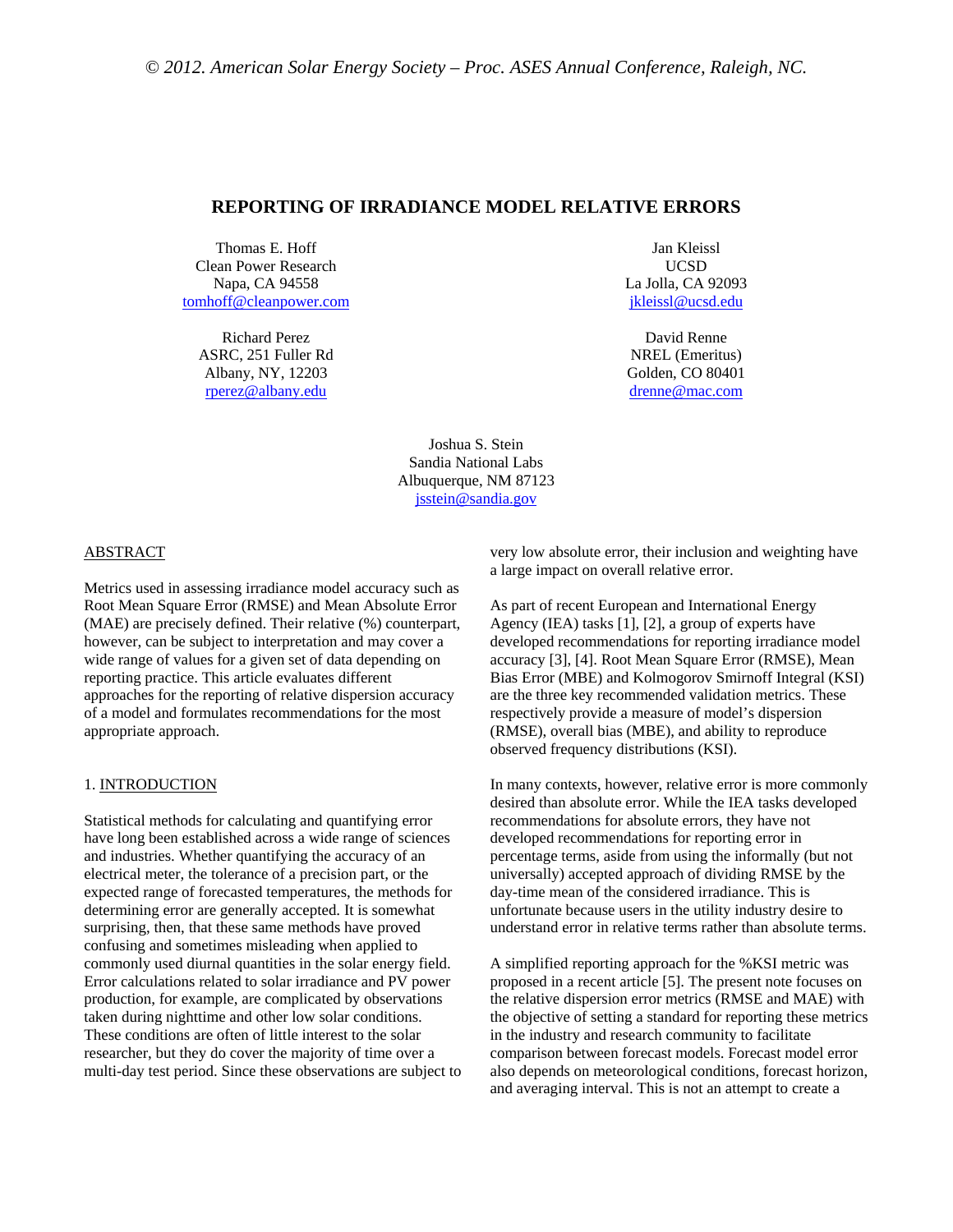metric that makes forecasts comparable across these dependencies. Rather the focus is on which metric should be chosen to compare two forecasts at the same site, same forecast horizon, and same averaging interval. This discussion only focuses on methods concerned with expressing the relative error between two time series with a single statistic.

## 2. METHODS

### 2.1 Absolute Dispersion Errors

## 2.1.1 Root Mean Square Error (RMSE)

The RMSE is defined to be the square root of the sum of the squares of the difference between modeled and reference irradiances using some time interval (e.g., hourly) over some time period (e.g., one year) divided by the number of observations.

$$
RMSE = \sqrt{\frac{\sum_{t=1}^{N} \left(I_t^{test} - I_t^{ref}\right)^2}{N}}
$$
\n(1)

where  $I_t^{test}$  is the test irradiance at time *t*,  $I_t^{ref}$  is the reference irradiance at time *t*, and *N* is the number of observations.

One ambiguity with the RMSE calculation (as well as all other error calculations that involve any sort of averaging) is that a decision is required as to whether or not to include all values. The prevalent practice in the solar resource community has been to only include daytime values, sometimes filtered by solar zenith angle less than 80˚ to avoid shading and/or sensor cosine response issues under low sun angles.

#### 2.1.2 Mean Absolute Error (MAE)

The MAE is defined to be the sum of the absolute differences between modeled and reference irradiances using some time interval over some time period divided by the number of observations.

$$
MAE = \frac{\sum_{t=1}^{N} \left| I_t^{test} - I_t^{ref} \right|}{N}
$$
 (2)

### 2.2 Relative (Percent) Errors

Quantifying relative error requires that absolute error (i.e., RMSE or MAE) be divided by a normalizing number. To emphasize, the normalization is not carried out for each  $I_t^{test}$ and  $I_t^{ref}$  pair, but rather using a single number representative of typical irradiances during the entire time series. Three possible candidates to use in the denominator to calculate *Percent Error* are:

- Average irradiance (Avg.).
- Weighted average irradiance (Weighted Avg.).
- Capacity (Maximum Nominal irradiance)

#### 2.2.1 Average Irradiance

Average irradiance equals the sum of the irradiance values divided by the number of observations.

$$
Average = \frac{\sum_{t=1}^{N} I_t^{ref}}{N}
$$
 (3)

#### 2.2.2 Weighted Average Irradiance

Weighted Average irradiance may be used to assign more importance to high-level irradiance observations. It is defined to be the sum of the irradiance values weighted by a factor. ே

$$
Weighted Average = \sum_{t=1}^{N} W_t I_t^{ref}
$$
 (4)

One meaningful way to weight the irradiance is by its magnitude. That is, let

$$
W_t = \frac{I_t^{ref}}{\sum_{t=1}^{N} I_t^{ref}}\tag{5}
$$

Substituting Equation (5) into Equation (4) results in a Weighted Average of

$$
Weighted Average = \frac{\sum_{t=1}^{N} (I_t^{ref})^2}{\sum_{t=1}^{N} I_t^{ref}}
$$
(6)

Unlike for the simple average, the day-time weighted average equals the 24-hour weighted averages since the weight of night-time points is zero.

### 2.2.3 Capacity

A third option is to use the peak irradiance or Capacity (C). For global horizontal irradiance, for example, the Capacity would be  $1,000 \text{ Wm}^{-2}$ .

The wind industry has adopted this approach of normalizing to installed generating capacity for the reporting of output prediction errors [6].

## 2.2.4 Percent Error Calculation Methods

With two measures of dispersion (RMSE and MAE) and three normalizing means, there are six possible methods to calculate *Percent Error*. These methods are summarized in TABLE 1. TABLE 2 presents the mathematical definitions used to calculate *Percent Err*or by combining Equations (1) through (6) (see appendix for the detailed derivations).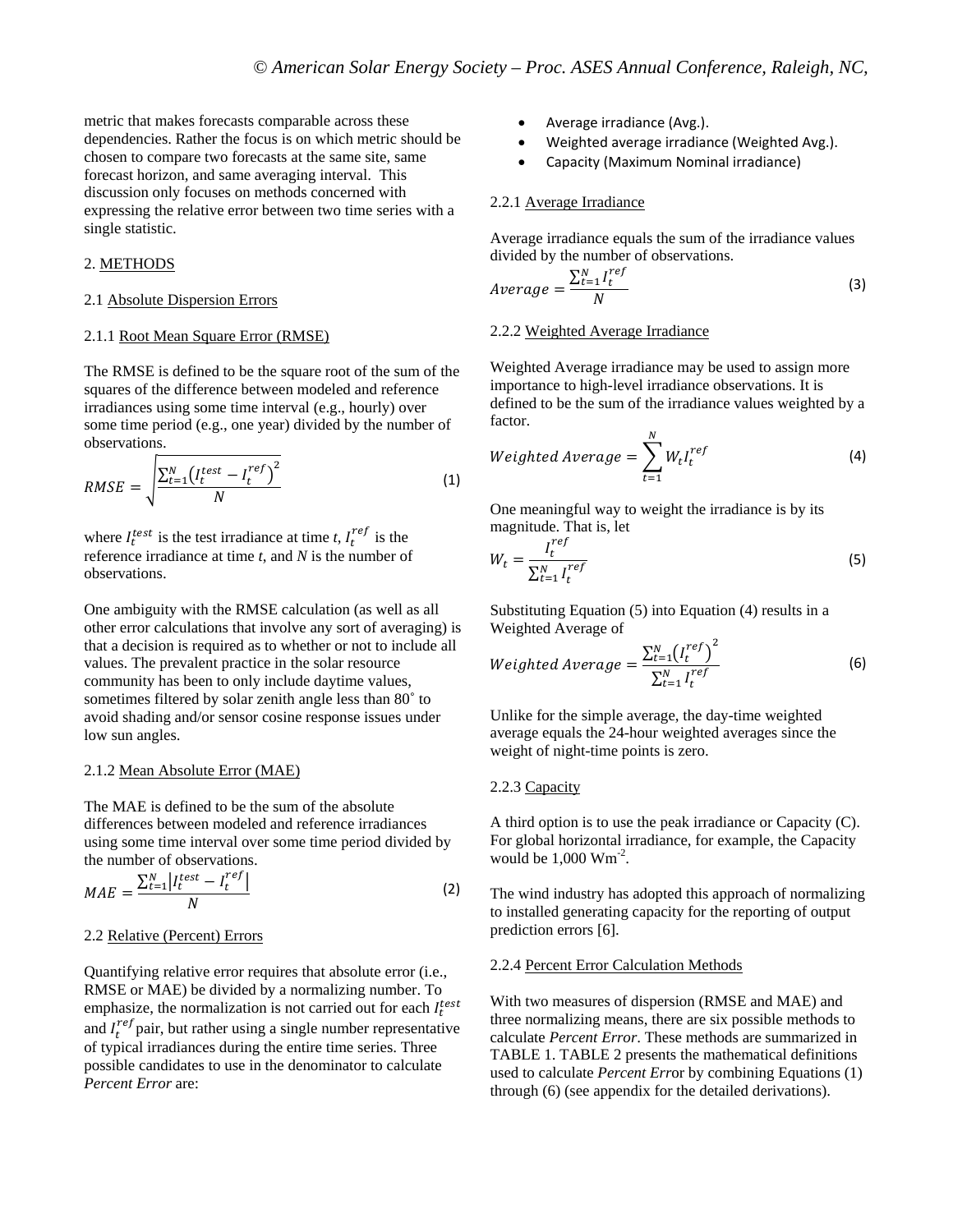# TABLE 1. POSSIBLE PERCENT ERROR CALCULATION METHODS

|          | <b>RMSE</b>   | <b>MAE</b>   |  |  |
|----------|---------------|--------------|--|--|
| Average  | RMSE/Avg.     | MAE/Avg.     |  |  |
| Weighted | RMSE/Weighted | MAE/Weighted |  |  |
| Average  | Avg.          | Avg.         |  |  |
| Capacity | RMSE/Capacity | MAE/Capacity |  |  |

## TABLE 2. MATHEMATICAL DEFINITIONS OF PERCENT ERROR METHODS.

| <b>Percent Error</b>   | <b>Definition</b>                                                                                                                                         |                                                                                                                                                                                                         |
|------------------------|-----------------------------------------------------------------------------------------------------------------------------------------------------------|---------------------------------------------------------------------------------------------------------------------------------------------------------------------------------------------------------|
| <b>Method</b>          |                                                                                                                                                           |                                                                                                                                                                                                         |
| RMSE/Avg.              |                                                                                                                                                           | $\sqrt{N}\left(\frac{1}{\sum_{t=1}^{N}l_t^{ref}}\right)$ $\left \sum_{t=1}^{N}\left(l_t^{test}-l_t^{ref}\right)^2\right $                                                                               |
| RMSE/Weighte<br>d Avg. |                                                                                                                                                           | $\left[\frac{1}{\sqrt{N}}\right] \left[\frac{\sum_{t=1}^{N} I^{ref}_{t}}{\sum_{t=1}^{N} \left(I^{ref}_{t}\right)^2}\right] \quad \left \sum_{t=1}^{N} \left(I^{test}_{t} - I^{ref}_{t}\right)^2\right.$ |
| RMSE/Capacity          |                                                                                                                                                           | $\left(\!\frac{1}{\sqrt{N}}\!\right)\!\left(\!\frac{1}{C}\!\right) \quad \  \left \sum_{t=1}^{\cdots}\!\left(l_t^{test}-l_t^{ref}\right)^2\!\right.$                                                    |
| MAE/Avg.               |                                                                                                                                                           | $\left(\frac{1}{\sum_{t=1}^{N}I_t^{ref}}\right)\sum_{t=1}^{N} I_t^{test}-I_t^{ref} $                                                                                                                    |
| MAE/Weighted<br>Avg.   | $\left[\frac{1}{N}\right] \left[\frac{\sum_{t=1}^{N} I_t^{ref}}{\sum_{t=1}^{N} (I_t^{test})^2}\right] \sum_{t=1}^{N} \left I_t^{test} - I_t^{ref}\right $ |                                                                                                                                                                                                         |
| MAE/Capacity           |                                                                                                                                                           | $\left(\frac{1}{N}\right)\left(\frac{1}{C}\right)$ $\sum  I_t^{test} - I_t^{ref} $                                                                                                                      |

# 2.2.5 24 hours vs. Daytime

The effect of including 24 hours in the analysis vs. only including daytime values can be analyzed using the equations presented in TABLE 2. *Total Error* (i.e.,

 $\sqrt{\sum_{t=1}^{N} (I_t^{test} - I_t^{ref})^2}$  or  $\sum_{t=1}^{N} |I_t^{test} - I_t^{ref}|$ ), remains unchanged by including night-time values. However, *Absolute Error (*RMSE or MAE) is affected by the distinction since the results are obtained by dividing *Total Error* by the number of considered points. *Percent Error* is further affected by the daytime vs. 24-hour distinction since the normalizing means are different.

TABLE 3 summarizes the impact of the distinction on the selected error reporting metrics. It shows that *Percent Error* calculated using RMSE/Avg. method increases from 24 hour to daytime, the MAE/Avg. is unchanged, and *Percent Error* calculated using the other four methods decreases. In all of the changed scenarios, the change is a function of the fraction of daytime hours. For example, if there are 4,380 daytime hours in a 12-month test period, the fraction Daytime Hours is 0.5. If night time hours are considered, *Percent Error* calculated using RMSE/Avg. will increase by

41 percent  $(\sqrt{\frac{1}{0.5}})$ , *Percent Error* calculated using

RMSE/Weighted Avg. will decrease by 29 percent  $(\sqrt{0.5})$ , and *Percent Error* calculated using MAE/Weighted Avg. or MAE/Capacity will decrease by 50 percent. The only method independent of nighttime hours is the MAE/Avg. method.

## TABLE 3. RATIO OF PERCENT ERROR USING ALL HOURS TO PERCENT ERROR USING DAYTIME HOURS.

| <b>Percent</b><br><b>Error</b><br><b>Method</b> | Ratio of Daytime to 24h Percent Error |                                    |                               |                                    |  |
|-------------------------------------------------|---------------------------------------|------------------------------------|-------------------------------|------------------------------------|--|
|                                                 | NAll Hou<br>N <sup>Daytime</sup> H    | 100<br>$\%$<br>(No)<br>chan<br>ge) | NDaytime H<br><b>NAll Hou</b> | $N$ Daytime Ho<br><b>NAll Hour</b> |  |
| RMSE/Av<br>g.                                   |                                       |                                    |                               |                                    |  |
| RMSE/We<br>ighted<br>Avg.                       |                                       |                                    |                               |                                    |  |
| RMSE/Cap<br>acity                               |                                       |                                    |                               |                                    |  |
| MAE/Avg.                                        |                                       |                                    |                               |                                    |  |
| MAE/Wei<br>ghted Avg.                           |                                       |                                    |                               |                                    |  |
| MAE/<br>Capacity                                |                                       |                                    |                               |                                    |  |

# 3. APPLICATION EXAMPLE

An effective way to compare and contrast the six possible methods is to quantify results using an actual irradiance data set. Hourly satellite-derived global horizontal insolation (GHI) data was obtained for Hanford, CA, from January 1, 2010 to December 31, 2010. The reference data are from a high-quality ISIS ground site [7]. The modeled data are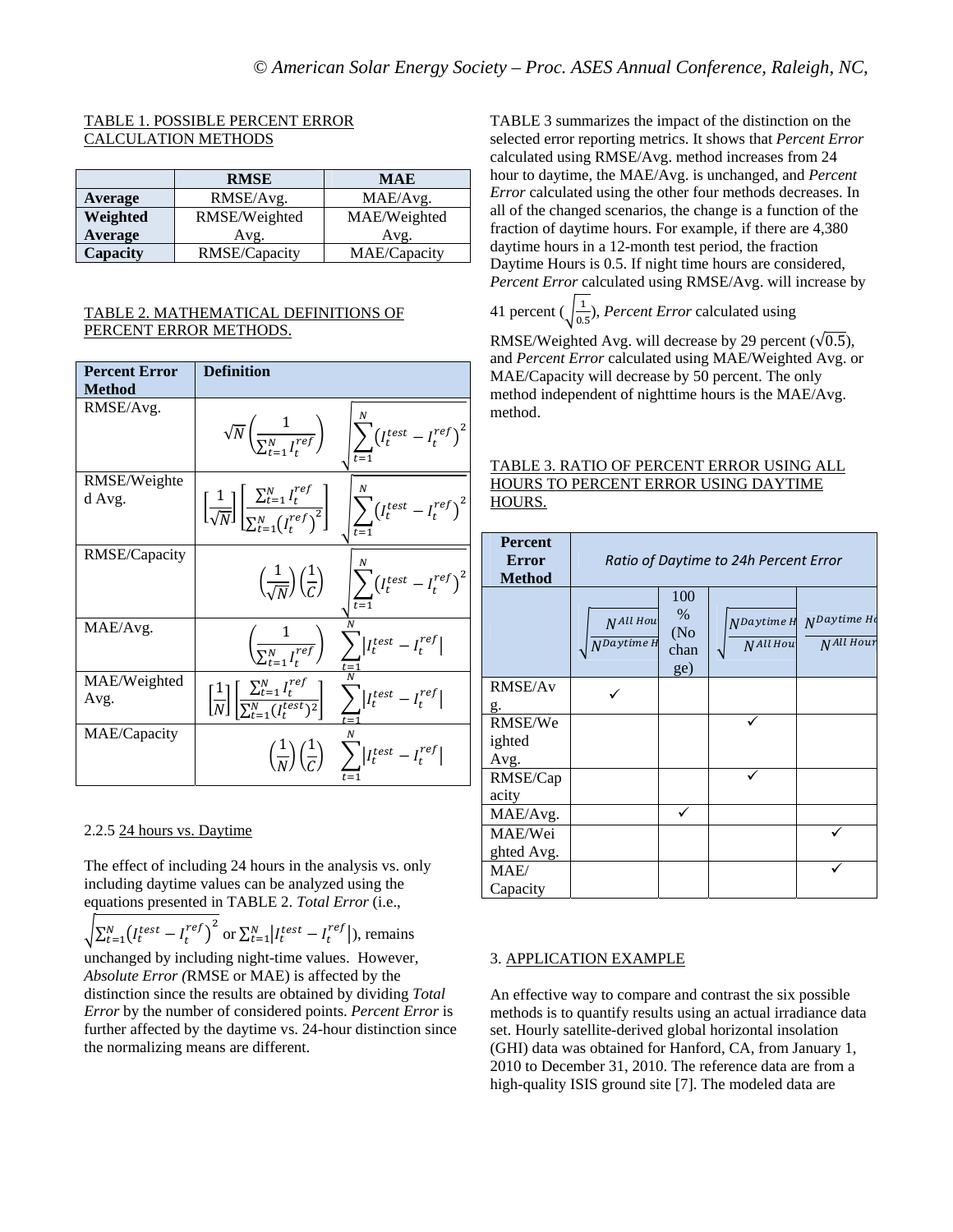from a satellite-based irradiance service [8]. Fig 1 plots one year's worth of hourly modeled data vs. measured data. A perfect match would occur if all blue dots were on the red line. As can be seen from the figure, the selected modeled data are a good visual match to the reference data.



Fig. 1: Irradiance data for Hanford, CA, 2010.

Fig. 2 presents *Percent Error* for the six methods using the two scenarios of All Hours (24 hours per day) and Daytime Hours only. The "All Hours" scenarios are represented by the black bars. The "Daytime Hours" are represented by the white bars.

Several observations can be made based on the figure:

- Percent Error ranges by a factor of more than 10 depending upon which method and scenario is selected
	- o RMSE/Avg. method using nighttime values results in a 17.0 Percent Error.
	- MAE/Capacity method using nighttime  $\circ$ values results in 1.5 Percent Error.
- The exclusion/inclusion of nighttime values changes results for five of the six definitions; Percent Error is lower for one case and higher for four cases.
- Only the MAE/Avg. Percent Error definition is independent of the inclusion of nighttime data.



Fig. 2: Comparison of error results for six methods using "All Hours" and "Daytime Hours" for Hanford, CA, 2010

### 3. 1 Threshold Dependence

The Irradiance Threshold is the value below which data are excluded. Use of a threshold is relevant because while the current practice is to exclude night-time values, the industry lacks a precise definition of what is night-time. Is night-time when irradiance is 0 W/m<sup>2</sup>, 0.1 W/m<sup>2</sup>, 1 W/m<sup>2</sup>?

The 24-hour and daytime scenarios are specific threshold points, occurring respectively when irradiance is larger than, or equal to a zero *Irradiance Threshold* for the former and above the zero Irradiance Threshold for the latter.

Fig. 3 presents the percent of solar energy that occurs below a given Irradiance Threshold. It is interesting to note that much of the collectable energy resides above significant threshold levels. For example, the dashed line shows that GHI observations less than an Irradiance Threshold of 250  $W/m<sup>2</sup>$  correspond to only 8 percent of the annual GHI at Hanford, CA in 2010.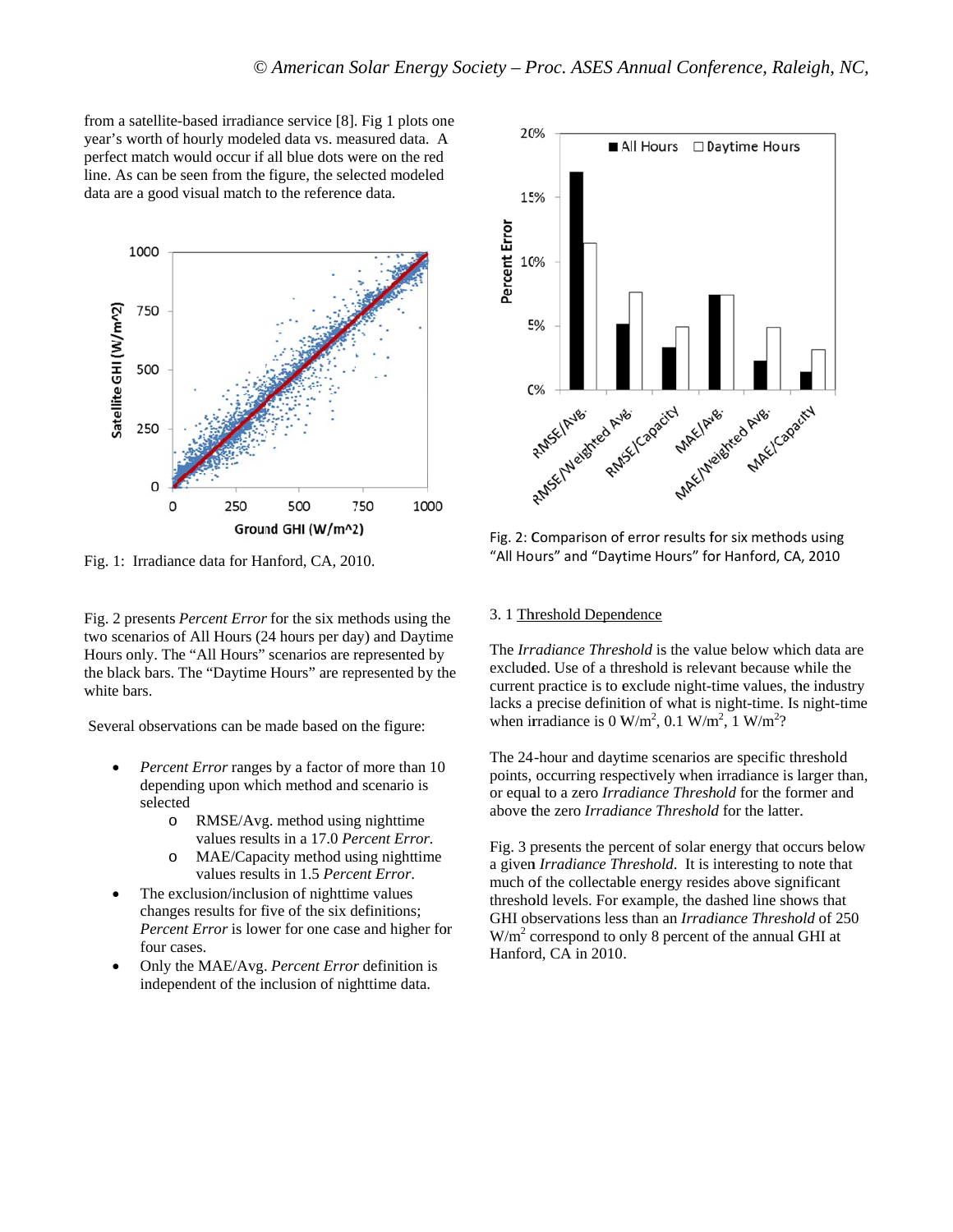

Fig. 3: Energy distribution of irradiance data for Hanford, C CA, 2010.



Comparison of error results for Hanford, CA, 2010.

## Fig. 4 presents Percent Error as a function of Irradiance Threshold for all six methods. Several observations can be m made based on the figure.

- All *Per rcent Error* def finitions based on *RMSE* converge to the same result as the *Irradiance Thresh hold* increases.
- All *Per rcent Error* def .finitions based on *MAE* converge to the same result as the *Irradiance* Threshold increases.
- RMSE/Weighted Avg. results are similar to MAE/Avg. when "Daytime Hours" are included.

# 3.2 RMSE vs. MAE

Aside from the Percent Error reporting issue, it is worthwhile to explore the question whether the RMSE or the MAE is the most appropriate method to report dispersion error. be<br>.<br>s<br>As

The main difference between the two is that the RMSE is driven by the square of the differences unlike the MAE. A a result, outliers are considerably more influential on the reported accuracy when using the RMSE metric. In the a above example the addition o f four far outli ers to the data set (representing 0.1 percent of the data samples) increases the RMSE by a factor of 1.12, but only increases the MAE b by a factor of 1 .04.

## 4. DISCUSSION

Table 4 summarizes the comparative observations made above using a subjective grading for the attributes of each relative dispersion error reporting method. The attributes we conside ered include:

- $\bullet$ Whether the method is commonly accepted
- $\bullet$ Whether it is simple to understand
- $\bullet$ Whether it depends on the 24-hr vs. daytime only distinction
- $\bullet$ Whether it depends on the data selection threshold
- $\bullet$ Whether it is affected by outliers

A grade of 0 to 2 is assigned to each method to represent its strength (2) or its weakness (0) with respect to a given attribut te.

Fig. 4:<br>
4. <u>DIS</u><br>
e Table dove<br>
above<br>
relative consid<br>
e Agrad<br>
e Agrad<br>
strengt attribu<br>
The M<br>
relative criteria<br>
attraction<br>
es<br>
B<br>
E Agrad<br>
conserved RMSE<br>
comme<br>
adopte The MAE/Avg. provides the best practical measure of relative dispersion error based on the selected evaluation criteria and the subjective evaluations. The MAE/Avg. is attractive in that it is independent of the number of observations and is simple to understand. The RMSE/Capacity method is also desirable because it is commonly accepted (the wind power industry has already adopted d this method) and is simple to understand.